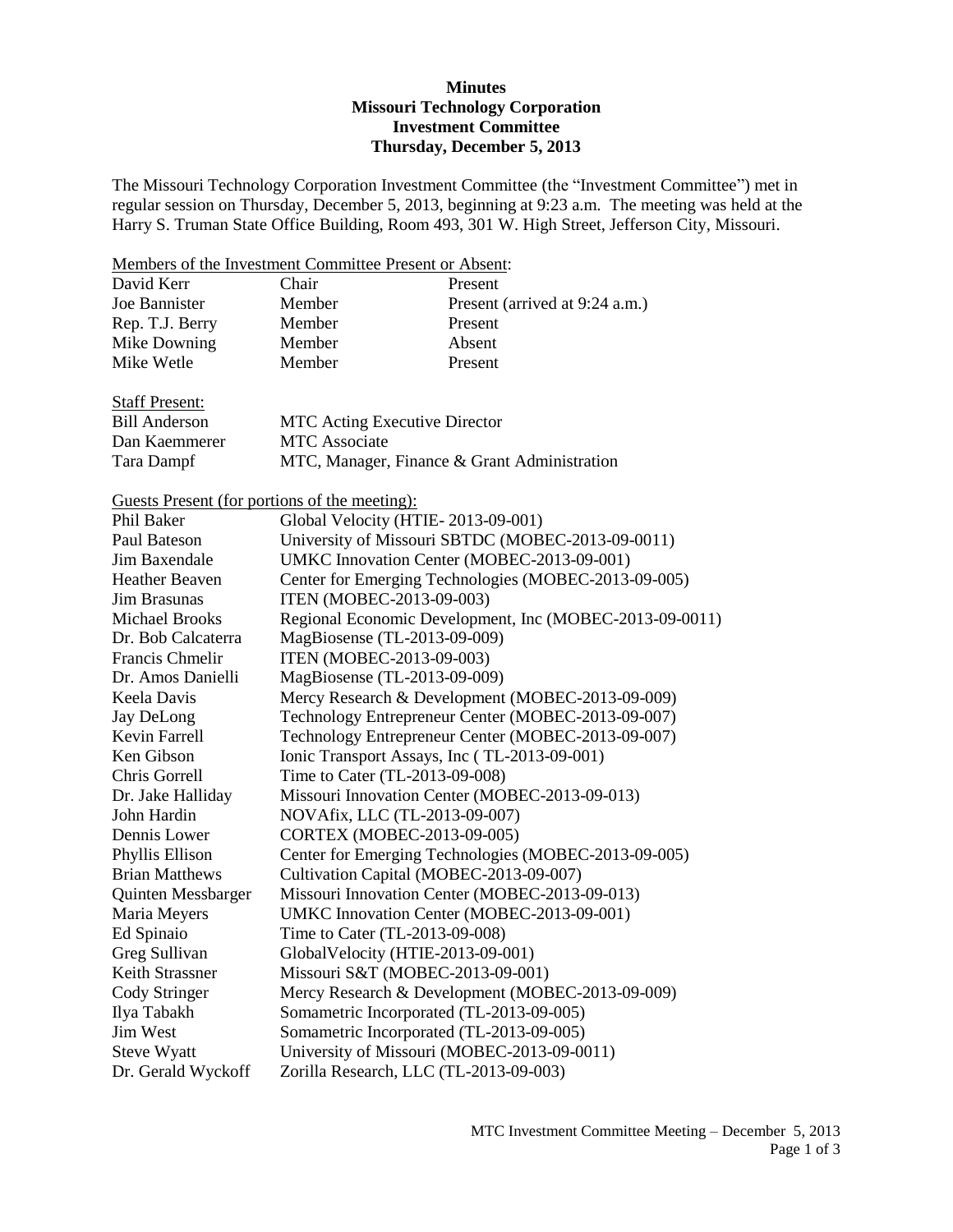## **WELCOME AND CALL TO ORDER:**

Chair Kerr called the meeting to order at 9:23 a.m. and established a quorum with three members present including Rep. Berry, Mr. Wetle, and Chair Kerr.

### **APPROVAL OF MINUTES FROM PREVIOUS MEETING:**

Chair Kerr moved to the first agenda item which was the approval of the minutes from the Investment Committee meeting held on November 22, 2013. Draft minutes were distributed to the Investment Committee prior to the meeting. The following resolution was moved by Rep. Berry, seconded by Mr. Wetle, and unanimously approved by those Investment Committee members present:

**RESOLVED**, the Investment Committee hereby approves the minutes of the November 22, 2013 Investment Committee meeting, as presented.

#### **REVIEW PROGRAM APPLICATIONS:**

Chair Kerr then entertained a motion to enter Closed Session. The following resolution was moved by Rep. Berry, seconded by Mr, Wetle, and approved by the following roll call vote:

**RESOLVED,** the Investment Committee hereby enters Closed Session at 9:23 a.m. pursuant to Section 610.021, subsections (1), (12), (14), and (15), RSMo, relating to the review and discussion of High-Tech Industrial Expansion Program applications, Tech Launch Program applications, and Missouri Building Entrepreneurial Capacity Program applications

| Rep. Berry | aye |
|------------|-----|
| Mr. Wetle  | aye |
| Chair Kerr | aye |

After a discussion confined to the matters stated above by those present, the following resolution was moved by Mr. Bannister, seconded by Mr. Wetle, and approved by a roll call vote:

**RESOLVED**, the Investment Committee hereby reconvenes from Closed Session at 3:08 p.m.

| Mr. Bannister | aye |
|---------------|-----|
| Rep. Berry    | aye |
| Mr. Wetle     | aye |
| Chair Kerr    | aye |

Upon exiting Closed Session, after a discussion confined to the matters stated above, Chair Kerr reported that the Investment Committee took no action during Closed Session. The Investment Committee continued its discussion in Open Session.

The following resolutions were moved by Mr. Bannister, seconded by Rep. Berry, and approved by the majority of those Investment Committee members present:

**RESOLVED**, the Investment Committee hereby recommends to the MTC Board the approval of High-Tech Industrial Expansion Program application subject to satisfying the ordinary program conditions: HTIE-2013-09-001 (Global Velocity) in the amount of up to \$250,000.

The following resolutions were moved by Mr. Wetle, seconded by Rep. Berry, and unanimously approved by those Investment Committee members present: